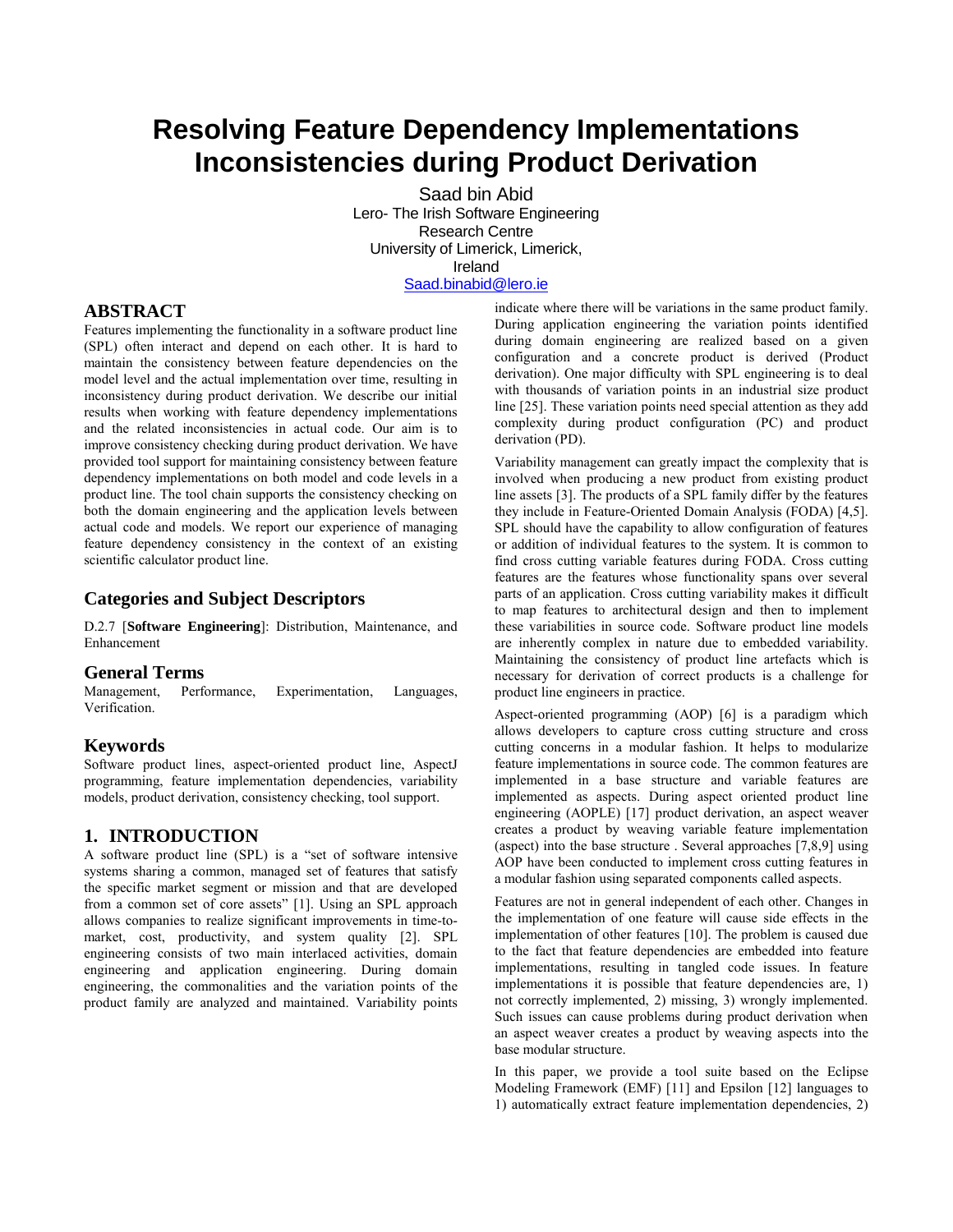synchronize feature implementations (code base containing Java classes and aspects) with a pre-existing implementation model (abstract representation of feature implementation), 3) check for inconsistencies between a feature implementation model and a code base, 4) check for inconsistencies in a configured implementation model, and 5) interactively resolve the inconsistencies. This research work is built on top of an existing example case study of a scientific calculator product line (Scicalc-PL) [10,13].

The remainder of the paper is organized as follows, Section 2 provides background to the problem, Section 3 discusses the type of inconsistencies identified, Section 4 discusses our approach to solving the feature dependency inconsistencies identified in Section 2, Section 5 is discussion, Section 6 summarizes related work and Section 7 concludes the paper.

#### **2. BACKGROUND**

Variability management is a key to success for any SPL. Many SPL research approaches focus on single development artefacts consisting of isolated models (e.g. feature-oriented, componentbased product derivation etc.) [14,15]. While viewing SPL as a collection of artefacts has many advantages, there are disadvantages as well including the problem of describing cross cutting features, mapping cross cutting features to architectural design and then implementing them in the source code. In order to exploit the real benefits of a product line we need to connect these isolated artefacts (i.e., models, implementation code, and documentation).

 The approach represented in this paper is illustrated using the example calculator product line (Scicalc-PL) artefacts presented in [10,13]. In this paper we are focusing on the implementation model (AML model) and the implementation code base artefacts of the Scicalc-PL. The AML model is an abstract view on the actual implementation consisting of packages, Java classes, Aspects and dependency relationships among them. The dependencies between the cross cutting features are implemented as Aspects in the source code of Scicalc-PL. The process of how the variabilities and dependencies are analyzed and utilized for structuring the product line implementation is discussed in [13].

The work in [13] focuses on two different kinds of dependency aspects which implement functional feature dependencies at runtime, namely Modification and Activation Dependencies [16]. For the clarification of the reader we discuss each briefly with an example *dependency* aspect from feature F1 to feature F2. *Modification dependency* from F1 to F2 implies that functional behavior related to F1 can be divided into two parts: the functional core and the interaction. The functional core represents the main functionality of the feature F1. The interaction part represents the modification behavior from F1 to F2. We can implement the interaction part (i.e., the modification dependency) of functional feature F1 using an AspectJ aspect (for more detail see [13]). *Activation dependencies* affect the activation of functional features. Activation dependencies can be implemented as separate generic aspects. Activation dependencies aspects can be classified into four different categories namely, 1) *Excluded Activation dependency aspects:* aspects that implement the functionality between functional features describing that one function excludes the functionality of the other, 2) *Required Activation dependency aspects*: aspects that implement the

functionality that during execution the functionality of one functional feature can only be activated if the functionality of the other feature is active (in other words functionality of one requires the other), 3) *Sequential Activation dependency aspects*: aspects that implement the requirement that both the features must be active sequentially, 4) *Concurrent Activation Dependency aspects*: aspects that implements the requirement that features must be active together concurrently.

In Scicalc-PL the aspectual implementation artefact contains Java classes and Aspects. The dynamic cross cutting mechanisms (i.e., Pointcut and Advice) of AspectJ are used to extend one feature's interaction part with other functional features functionality which actually implements the modification dependency. The activation dependencies are implemented using generic aspects.

The focus of this work is to 1) automatically generate and visualize cross cutting feature dependencies in an existing implementation model (AML model), 2) check for consistency of model-to-code dependency aspects and interactively resolve any inconsistency in between, 3) check the consistency of a given configured AML model dependency aspects with respect to the corresponding implementation code base dependency aspects.

# **3. INCONSISTENCY BETWEEN DEPENDENCY ASPECTS DURING PRODUCT DERIVATION**

In order to identify potential challenges for managing dependency aspects consistency, we analyzed the example Scicalc-PL modelbased product derivation. The inconsistency scenarios defined in this section are in the context of research work conducted in [13].

We believe that the following inconsistency scenarios have to be dealt with in order to manage consistency in any AOPLE [17]. These are not the only type of inconsistency scenarios that can occur but for this particular stage of our research we have considered only the following inconsistency scenarios with scientific calculator example (Fig.1). As a running example we will demonstrate the inconsistency scenarios using dependency aspect examples taken from Scicalc-PL implementation model  $(Fig.2)$ .

| $\  \mathbf{v} \  = \ \mathbf{v}\ $<br>Scientific Calculator |                                   |              |                |                         |                |                           |     |  |
|--------------------------------------------------------------|-----------------------------------|--------------|----------------|-------------------------|----------------|---------------------------|-----|--|
|                                                              |                                   |              |                |                         |                |                           |     |  |
|                                                              |                                   |              |                |                         |                |                           |     |  |
|                                                              |                                   |              |                |                         | O              |                           |     |  |
| Degrees                                                      |                                   |              |                |                         |                |                           |     |  |
|                                                              |                                   |              |                |                         |                |                           |     |  |
| OFF                                                          | MODE                              | <b>SHIFT</b> | <b>STO</b>     | <b>RCL</b>              | $M+$           | <b>DEL</b>                | AC  |  |
| $x^{-1}$                                                     | $x^2$                             | $\sqrt{ }$   | 7              | 8                       | 9              | ţ                         |     |  |
|                                                              |                                   |              |                |                         |                |                           |     |  |
| sin                                                          | cos                               | tan          | $\overline{4}$ | 5                       | $6\phantom{1}$ | $\boldsymbol{\mathsf{x}}$ | ÷   |  |
| log                                                          | In                                | ٨            | 1              | $\overline{\mathbf{2}}$ | 3              | $\ddot{}$                 | -   |  |
|                                                              |                                   |              |                |                         |                |                           |     |  |
| nCr                                                          | $\mathsf{e}% _{t}\left( t\right)$ |              | $\mathbf{0}$   | ٠                       |                | ANS                       | $=$ |  |
|                                                              |                                   |              |                |                         |                |                           |     |  |

**Figure 1. Calculator Application** [10]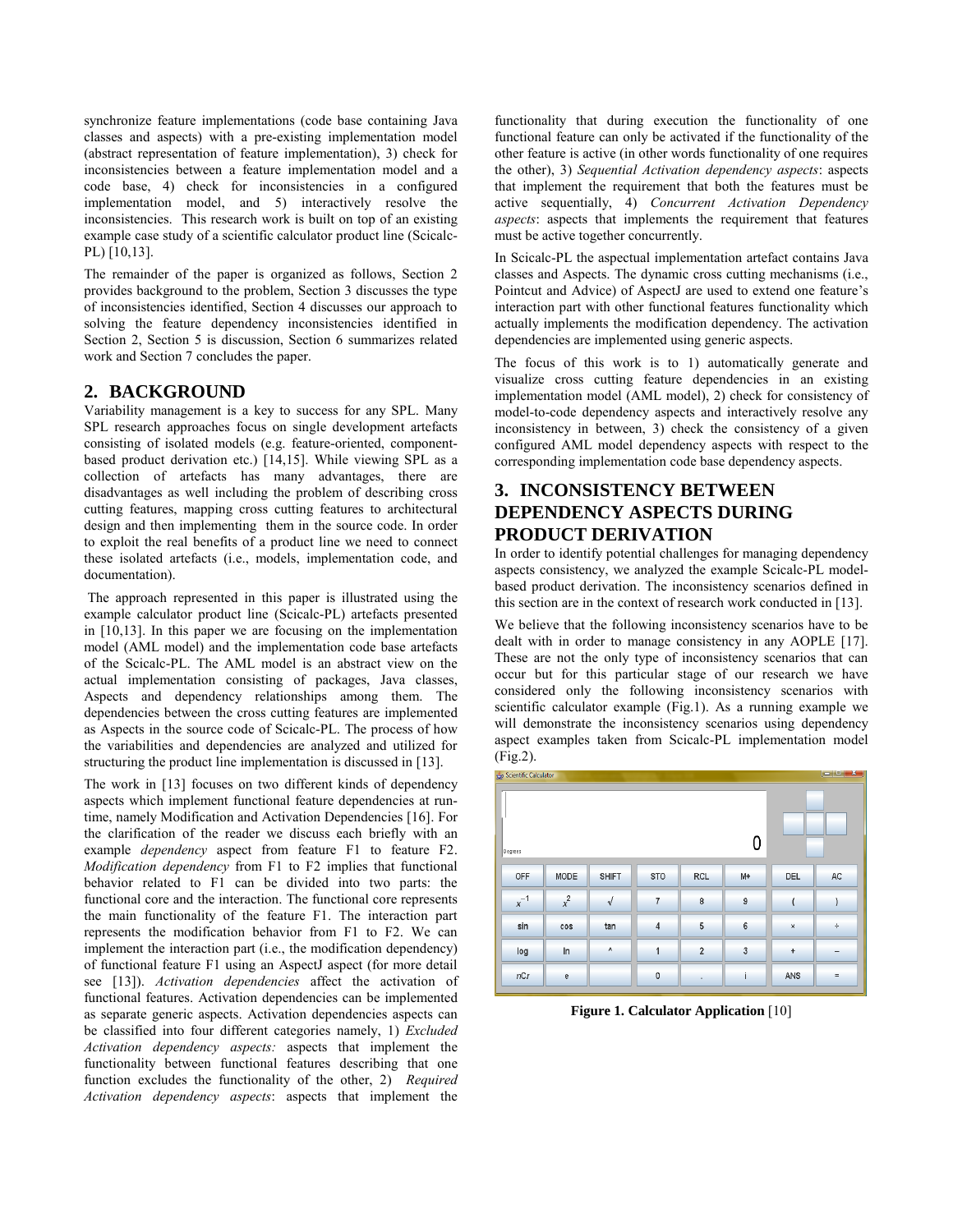

**Figure 2. Modification dependency aspect (example from Scicalc-PL [13])** 

In Figure 2, modification dependency is implemented by an aspect. <<Feature>> *NumberSystems* modifies the functionality of <<Feature>> *History* during feature interaction. <<Historymodule>> and <<NumberSystemmodule>> implement the functionality of the History and NumberSystems features respectively. Both the modules consist of core functionality and interaction functionality.

The Aspect *HistoryModificationNumberSystem* uses the methods in <<Historymodule>> and <<NumberSystemmodule>>. The following sections shall describe not only modification dependency inconsistency but also the other types of dependency aspects discussed in Section 2.

#### **3.1 Dependency Aspects Missing**

During our analysis of Scicalc-PL model-based product derivation, we observed that inconsistency occurs when feature dependencies are 1) not implemented in source code, 2) not included and synchronized with the implementation model (abstract view on code), 3) not configured during product configuration. An inconsistency can occur when for instance, 1) the Aspect *HistorymodificationNumberSystems* is not implemented in the scicalc-PL code, 2) if it is not implemented in AML model on domain engineering, 3) not included in configured implementation model during product derivation. This leads to an inconsistency which won't allow the features *History* and *NumberSystems* to work in the final executable product. The same applies to other types of activation dependencies briefly discussed in Section 2, as all the other types of feature dependencies are implemented using aspects.

# **3.2 Implementing the Wrong Feature Dependency Aspects**

An inconsistency can occur when dependency aspects are implementing the wrong feature dependencies. For instance, in the above mentioned example if the aspect *HistorymodificationNumberSystems* advices the method in <<NumberSystemsmodule>> and not the method in <<HistoryModule>>.

Another example scenario can be if the feature *History* has dependency *NumberSystems*(*History—Excludes-Activation-*

*dependency*  $\rightarrow$ *NumberSystems*). Which means that the *History* functionality should be excluded when *NumberSystems* feature is turned on in the final product. If the situation is like *NumberSystems—Excludes-Activation-dependencyHistory*, then it leads to inconsistency in the final executable product. The mentioned inconsistency situation needs to be resolved during product derivation Otherwise the final product may not be robust and fully functional. This applies to other types of feature dependency aspects as discussed in Section 2.

# **3.3 Partially Implemented Feature Dependency Aspects**

We analyzed Scicalc-PL and found that partially implemented feature dependencies also contribute to raising inconsistency during product derivation. An example scenario can be when the feature *History* has a modification dependency with the feature *NumberSystem* in the interaction part of the History Class. If there is some other method in *History* that needs to be modified during feature interaction, which is not yet implemented, this leads to a partially implemented feature dependency aspect. During modelbased product derivation, it is possible that such modification is not implemented at all or not included in the implementation model (AML model). In both cases this leads to an inconsistency during product derivation.

# **3.4 Order not Maintained or Implemented in Feature Dependency Aspects**

In Scicalc-PL, there are features which need to be activated sequentially. For instance, the feature Angle has *Sequential Activation dependency* with the feature Display in the Scicalc-PL implementation [10]. Both have to activate in sequence in order to produce a robust and fully functional product during product derivation. The aspect implementing *Sequential activation dependency* must take into consideration the activation of features having sequential dependency. The implementation model must also implement this functionality so that when the implementation model is configured for a particular product this feature dependency gets included. This feature dependency aspect order inconsistency may or may not apply to other types of feature dependency aspects.

# **3.5 Inclusion of Redundant Feature Dependency Aspects**

Introduction of redundant feature dependency aspects in the final list of components/configured implementation model may decrease the efficiency of product derivation and can increase the product derivation time. Implementation of redundant feature dependency aspects may cause inconsistencies in large scale product lines where there are thousands of cross cutting variation points.

# **4. ASPECTUAL CONSISTENCY MANAGEMENT APPROACH**

In the previous section, we identified some of the many inconsistency scenarios which can, 1) force a product line into an inconsistent state, 2) cause inconsistency issues during model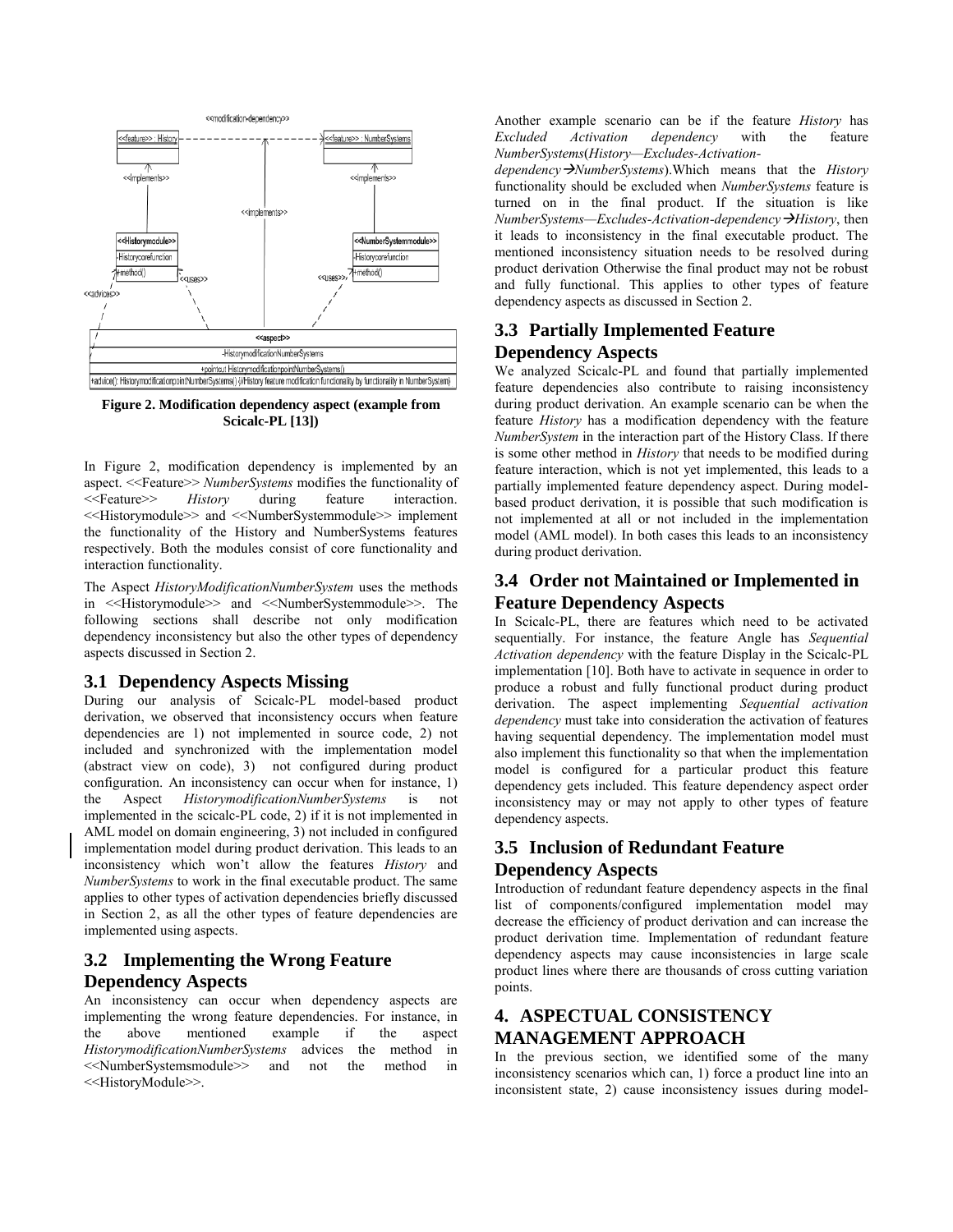based product derivation and product configuration, 3) produce a faulty product with lesser or erroneous functionality.

Figure 3 represents how our work is situated in the context of the overall Scicalc-PL case study [10]. We developed a plug-in tool suite chain along with the graphical representation of models for checking inconsistencies in feature dependency aspects. We have used the following frameworks and languages for developing our tool suite

- The EMF incremental plug-in development environment for tool suite plug-in development
- Eugenia , the Epsilon framework graphical language for developing graphical editor for Scicalc-PL model artefacts.
- Epsilon framework validation language (EVL) for applying constraints on models.
- EMF Compare language [18] to compare models.

The following sections will discuss our approach in detail.

## **4.1 Extracting Feature Dependency Relationships from Implementations**

During analysis of Scicalc-PL, we identified certain inconsistencies (addressed in Section 2) that can occur while deriving a product if the implementation model (**A**) is not synchronized with actual implementation code base (**B**). See

Figure 3.

For this purpose we developed two EMF based plug-ins. See (**1**) in Figure 3. **Code2Aml plug-in** parses the implementation and creates an implementation model without taking feature dependency aspect relationships into account. Scicalc-PL implementation project is an AspectJ project [19]. In order to extract the feature dependency relationships, we developed another plug-in which actually works with aspects implementing feature dependencies in the Scicalc-PL implementation project. The AspectJ development project maintains an abstract syntax tree (AST) for the project. The **Aspectjrelmapbuilder plug-in (1b)** traverses the actual AspectJ AST relationship map of Scicalc-PL implementation to find out relationships between the Java classes and aspects. The plug-in (1b) than automatically generates the implemented feature dependency relationships in the already generated implementation model (AML model) using the **code2aml** plug-in. Both the plug-ins **(1)** are resource change sensitive. It means that whenever the Scicalc-PL AspectJ project changes (addition/deletion/update of Java classes and aspects implementing feature dependencies), both plug-ins get activated in the background.

#### **4.2 Managing Feature Dependency Aspects**

During analysis of Scicalc-PL artefacts, we found that there is a need of maintaining feature dependency aspect relationships. It is because feature dependency implementation relationships in the implementation need to be synchronized with the implementation



**Figure 3. Approach in context of Scicalc-PL**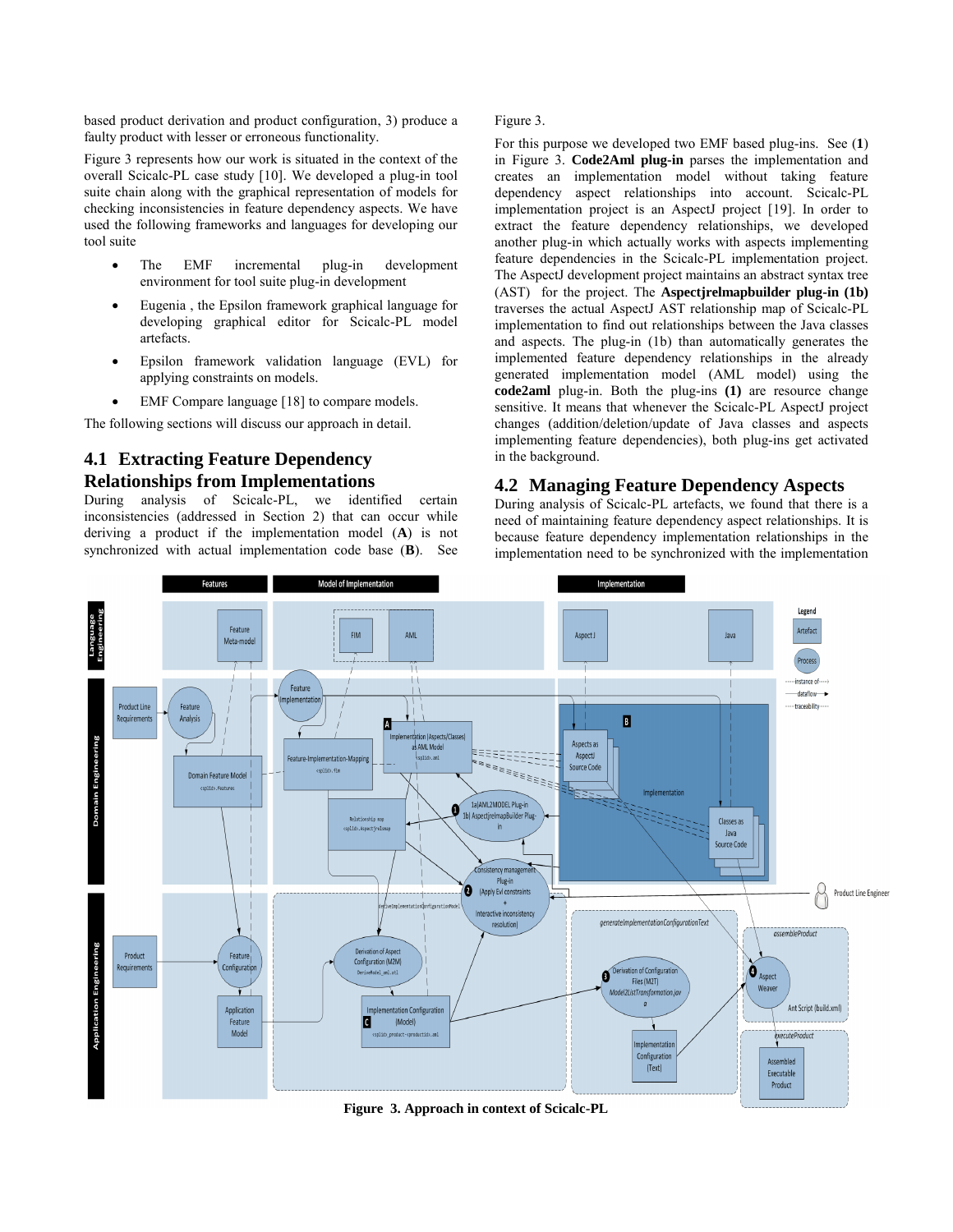

**Figure 4. AspectJ relationship map meta-model**

model at any development stage. To solve the mentioned challenge of maintaining feature dependency relationships, we established **AspectJrelMap** meta-model represented in Figure 4. The proposed meta-model also acts as a traceability model between the implementation model (AML model) and the actual implementation. It contains the AspectJ implementation concepts (i.e., Advices, DeclaresOn, etc.), which are used to implement features dependencies described in Section 2. Proposed **AspectjrelMap** meta-models can be instantiated for any project implementation developed in the AspectJ development environment. It maintains a snapshot of relationships between Aspects and Java Classes existing in the implementation.

| <b>Resource Set</b>                                                                                         |                                                                                             |  |  |  |  |  |  |
|-------------------------------------------------------------------------------------------------------------|---------------------------------------------------------------------------------------------|--|--|--|--|--|--|
| a a platform:/resource/test.implementation/ScicalcImplementation.aspectirels                                |                                                                                             |  |  |  |  |  |  |
| A + Relationship Map C:/eclipse-Galileo/eclipse/Sciaml-Test/ie.lero.spl.aml.examples.scicalc.implementation |                                                                                             |  |  |  |  |  |  |
| & Advises Rel around                                                                                        |                                                                                             |  |  |  |  |  |  |
| & Advises Rel around                                                                                        |                                                                                             |  |  |  |  |  |  |
| ♦ Declares On Rel Historvitem.base                                                                          |                                                                                             |  |  |  |  |  |  |
| Declares On Rel CalculatorApplet.right                                                                      |                                                                                             |  |  |  |  |  |  |
| Advised By Rel method-call(void jscicalc.Parser.setList(java.util.LinkedList))                              |                                                                                             |  |  |  |  |  |  |
| A Advises Rel after                                                                                         |                                                                                             |  |  |  |  |  |  |
| Advised By Rel method-call(java.util.LinkedList jscicalc.Parser.getList())                                  |                                                                                             |  |  |  |  |  |  |
| & Advises Rel after                                                                                         |                                                                                             |  |  |  |  |  |  |
| & Advises Rel after                                                                                         |                                                                                             |  |  |  |  |  |  |
| A Advises Rel before                                                                                        |                                                                                             |  |  |  |  |  |  |
| Advised By Rel method-call(java.util.LinkedList jscicalc.Parser.qetList())                                  |                                                                                             |  |  |  |  |  |  |
| & Advises Rel after                                                                                         |                                                                                             |  |  |  |  |  |  |
| A Advises Rel after                                                                                         |                                                                                             |  |  |  |  |  |  |
| & Advises Rel before                                                                                        |                                                                                             |  |  |  |  |  |  |
| platform:/resource/test.implementation/scicalc.aml                                                          |                                                                                             |  |  |  |  |  |  |
| a → Project src                                                                                             |                                                                                             |  |  |  |  |  |  |
| Package features [features]                                                                                 |                                                                                             |  |  |  |  |  |  |
| Package iscicalc [iscicalc]                                                                                 |                                                                                             |  |  |  |  |  |  |
|                                                                                                             |                                                                                             |  |  |  |  |  |  |
|                                                                                                             |                                                                                             |  |  |  |  |  |  |
| Selection Parent List Tree Table Tree with Columns                                                          |                                                                                             |  |  |  |  |  |  |
| Problems   C Javadoc   Declaration   Properties &<br>Console                                                | 世間                                                                                          |  |  |  |  |  |  |
| Property                                                                                                    | Value                                                                                       |  |  |  |  |  |  |
| <b>Function Implementing Rel</b>                                                                            | <b>Ellisther</b>                                                                            |  |  |  |  |  |  |
| Sources                                                                                                     | Aspect HistoryFM_Notation.aj [features.history.modification.notation.HistoryFM_Notation.aj] |  |  |  |  |  |  |
| Targets                                                                                                     | Aspect HistoryFM.aj [features.history.HistoryFM.aj]                                         |  |  |  |  |  |  |
|                                                                                                             |                                                                                             |  |  |  |  |  |  |

Figure 5 presents an example initiated **AspectjrelMap** metamodel in the EMF model editor. It captures the sources and targets along with the function implementing relationship. **Figure 5. Example instance of Aspectjrelmap meta-model**

# **4.3 Visualizing Feature Dependencies Implementation Relationships**

The graphical editor is generated using the Eugenia graphical language. Visual representation of feature dependency aspects helps us to visually identify inconsistencies in the implementation. It helps us to detect inconsistent evolutionary changes and resolve them interactively in the product line. It also helps us to identify

and trace inconsistency (e.g., missing aspects, Java classes, dependency sources and targets) in the configured implementation model (**C**). Visualizing and resolving inconsistencies will be discussed in the following sections.

# **4.4 Applying Constraints on Feature Dependency Aspects**

We have used EVL constraints to evaluate consistency during the domain engineering and application engineering phases (Figure 2). During domain engineering, when process (**1**) is executed we obtain an implementation model, which acts as a model artefact for the implementation. During domain engineering, after time **T**  evolutionary changes result in a new version of the implementation model (**A**). We use EMF Compare language to identify potential changes in the new version of the implementation model with respect to the old implementation model **(A)**. EVL constraints **(2)** are then applied to generated the diff model. Based on the failed constraints, the error markers are generated in the new version of the implementation model **(A)**. During application engineering, the product line engineer wants to find out if the given configuration is consistent and includes all the required feature dependencies. In order to check the consistency of the configured implementation model, process **(2)** is again executed and inconsistencies are marked with error markers in the editor.

We describe our consistency rules into two levels, namely completeness constraints and dependency implementation constraints.

#### *4.4.1 Completeness constraints*

These consistency checking rules check for the completeness of the generated implementation model (AML model). After the introduction of evolutionary changes, the new version of the implementation model is checked for completeness consistency. Table 1 shows a few of the completeness constraint types applied on the generated AML model. These constraints also apply to the situation when a configured implementation model needs to be checked for completeness.

## *4.4.2 Dependency implementation constraints*

These consistency checking rules are applicable to generated feature dependency relationships. These constraints check for generated dependency relationships attributes like name, sources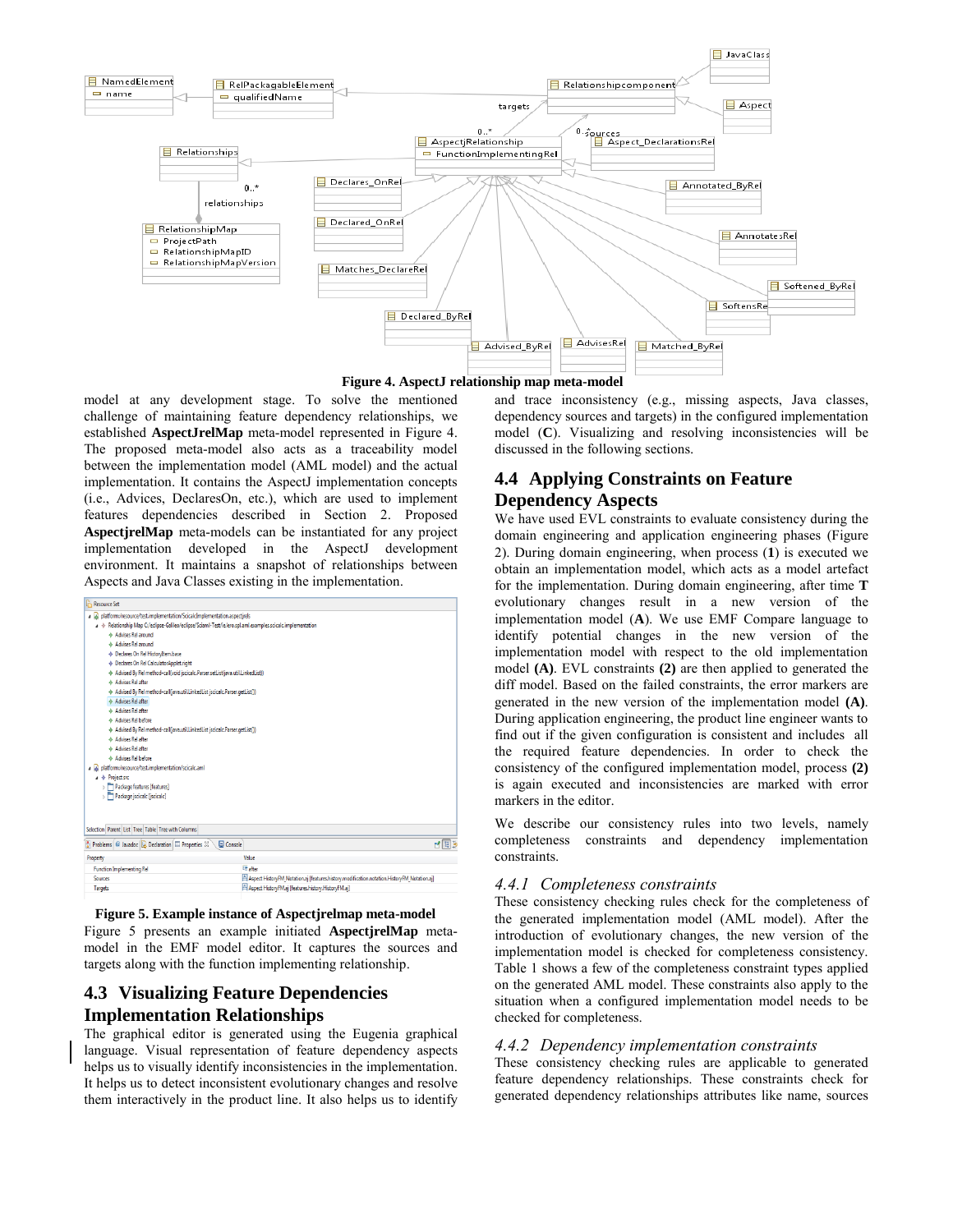and targets of the aspect implementing feature dependency. Table 1 shows a few of the dependency implementation constraints.

*Completeness constraints*

Name and qualified name of model element (Java class/Aspect/ Package/Project) defined in extracted implementation model

Evolutionary change (addition/deletion/update) implemented in extracted implementation model

*Dependency implementation constraints*

Name and qualified name of aspect implementing the feature dependency in implementation synchronized with model element representing the aspect in extracted implementation model

New dependency implementation in actual implementation is implemented in extracted implementation model

Function implementing feature dependency is present in implementation model (aspect in model) and in synchronous with actual implementation (aspect actual implementation)

Sources and targets of aspects implementing feature dependency is in synchronous with sources and targets in extracted implementation model

**Table 1. Completeness and dependency implementation constraints** 

## **4.5 Feedback to Product Engineer during Product Derivation**

After applying the constraints using EVL the product engineer gets feedback in the form of error markers. These error markers

help the product engineer to identify the potential inconsistencies to be resolved during product derivation. The inconsistency resolution is dealt with by suggesting the fixes in the "Quick fixes" section. The resolution choices are provided purely on the basis of implemented feature dependency aspects in actual implementation. Fig. 6 represents a scenario where target of an aspect is changed and on the basis of the pre-existing implementation model we provide choices (not shown in the Fig. 6) to the product engineer to resolve the inconsistency. Figure 6 **(1)** represents the Eugenia based graphical editor and **(2)** represents the error view.

## **4.6 Interactive Resolution of Feature Dependency Implementation Inconsistencies**

The graphical editor developed in Eugenia is helpful in interactively resolving the inconsistencies. For example when an inconsistency arises, an error marker is generated on the respective Aspects, Java Classes or Packages. Double clicking the error detail in error view of the editor takes the product engineer to the problematic graphical element (Package, Java Class or Aspect).

## **5. DISCUSSION**

In this paper we have presented our initial results obtained when working with feature dependency implementations in the context of product derivation in a product line. We used a case study product line to analyse the overall problem of inconsistency and to evaluate our approach. In this paper, we introduced our experimental approach for extracting and maintaining feature



**Figure 6. Example Scenario snapshot**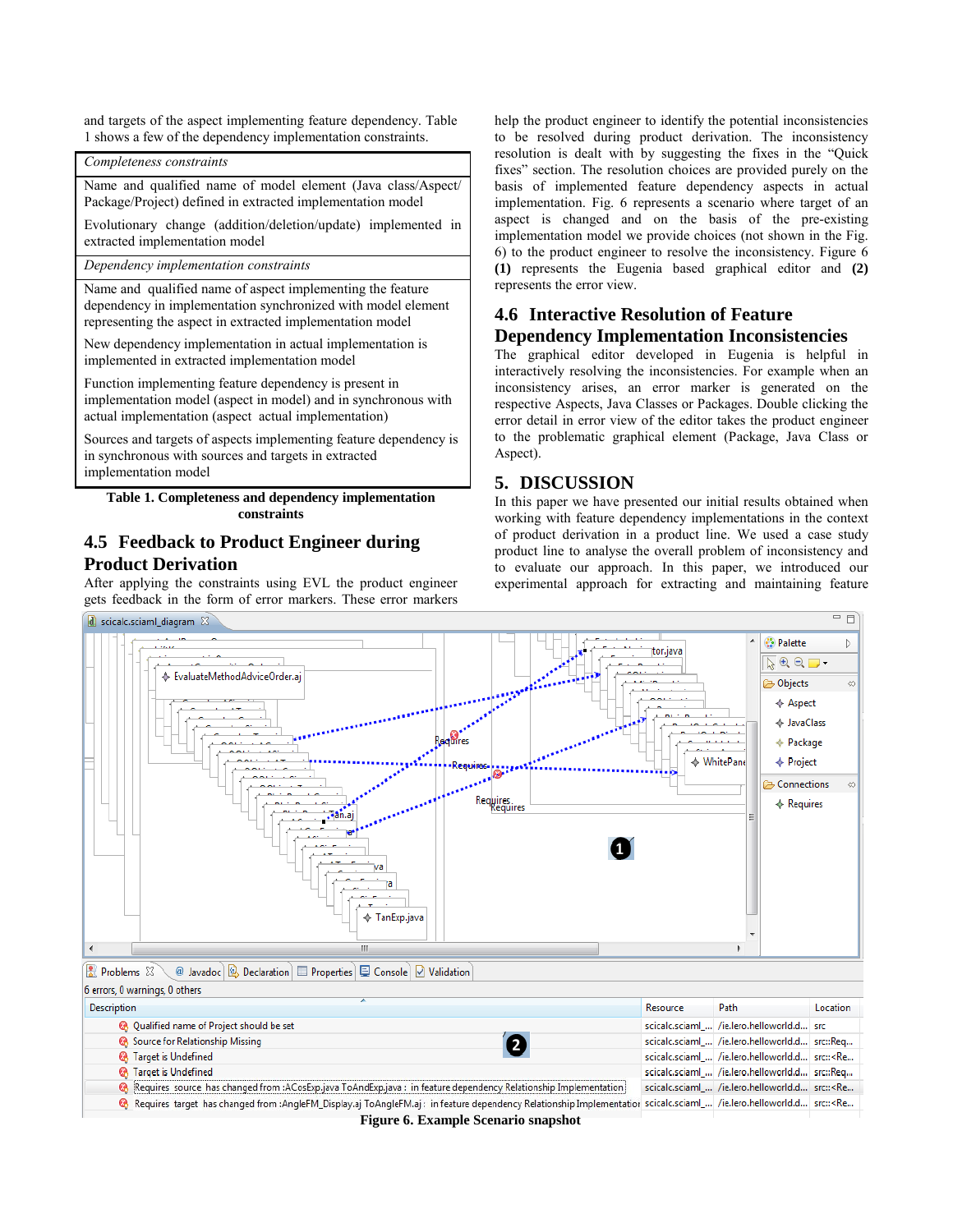dependency implementations.

We began by developing an incremental plug-in which actually reverse engineers the existing implementation and generates an implementation model (AML model). In order to generate the feature dependency implementation relationships, we obtain the AspectJ abstract syntax tree (AST) and work with the relationship map to find out relationships between implementation elements (e.g., Java Classes, Aspects). This information is then used to generate the relationships between extracted elements of the implementation model. We have also proposed a meta-model for capturing the AspectJ project relationship map information. The meta-model also acts as a traceability model between the generated implementation model and the actual code in the way that it links the relationship map to the AspectJ project implementation. In order to synchronize the generated implementation model and actual implementation, we use EVL constraints which we apply on the generated model for checking completeness and dependency implementation consistency.. During product derivation when product engineer wants to check if the configured implementation model (AML model) contains all necessary feature dependency implementations, we input the configured model along with implementation model representing the actual implementation to **(2)** (Fig.3). As an output the product engineer may or may not get a list of errors which he can work on to resolve them interactively.

To facilitate the product engineer to identify inconsistencies we developed a graphical editor. The inconsistencies are shown as graphical markers in the Eugenia based editor which can help the product engineer to visually see the inconsistencies. In order to resolve the inconsistencies, we extended the quick fix capability of the EMF validation framework using EVL. The developed prototype tool suite has some limitations. For this particular stage of the research work, we are assuming that all the feature dependencies are present in the implementation. When a new dependency is generated in the implementation model it represents the feature dependency in the feature model in domain engineering (Fig 3). The actual Scicalc-PL implementation consists of 348 different relationships. We obtained this information by analyzing the abstract syntax tree maintained by AspectJ development environment for Scicalc-PL implementation project. We obtained all the relationships and generated them in the implementation model successfully. The feature dependencies in Scicalc-PL were implemented with four main AspectJ programming functions (i.e., Advises, Advised by, Declared on and Aspect declarations). During application engineering, we are not taking into consideration how the configuration process is performed, rather we are checking consistency with respect to a given product configuration/AML model. We are currently completing our research prototype in order to include the feature model so that we can actually check the inconsistencies from domain engineering to the application engineering process.

### **6. RELATED WORK**

Automated tool support is highly desirable for managing the complexity and variability inherent in software product lines.

Work by Lienhard et al.[20] analyzes the problem of runtime dependencies between features in an object-oriented system. It provides the detection strategy based on meta-models which capture the references. It also provides a visualization of feature runtime dependencies.

Kothari et al. [21] proposed an approach to system comprehension that considers features as the primary unit of analysis. The work provides a mechanism to define a relationship between features based on comparing the feature implementation.

Work in [22] presents a technique for semantic conflict detection between aspects at shared join points. The approach is based on abstracting the behavior of advice to a resource-operation model, and detecting conflicts patterns within the sequence of operations that various aspects apply to each resource.

Recent work by Vierhauser et al. [23] applies tool support for incremental consistency checking on variability models in the industrial case study. However the approach is not taking feature dependencies into consideration and works on two variability models, assets and decisions.

Our approach differs from the above mentioned approaches in that we are allowing the product engineer to interact and resolve the inconsistencies. We also provide tool support to identify inconsistencies and interactively resolve them during domain engineering (maintaining and synchronizing implementation model and actual implementation) and in application engineering (consistency checking the configured implementation model with respect to actual implementation).

## **7. CONCLUSION**

Our primary goal is to make product derivation less error prone and more efficient. To achieve efficient product derivation we need to manage inconsistencies at all development stages in SPL particularly during product derivation. In this paper we have identified some of the different types of inconsistencies affecting feature dependency implementation that can cause product derivation to be inefficient and error prone. The base work for this research is described and elaborated in [10,13]. To support the product engineers in handling inconsistencies in large SPLs we have provided a prototype tool suite and an approach for managing feature dependency implementation inconsistencies. The tool suite has the capability to 1) extract the implementation model and generate dependencies from an actual implementation, 2) facilitate the product engineer to synchronize the implementation and the implementation model by applying EVL constraints, 3) detect and resolve the inconsistencies in the given configured implementation model, 4) provide the visual identification and interactive resolution of inconsistencies in the implementation model representing actual implementation and the configured implementation model for a particular product. In future we are planning to improve our approach by identifying and implementing the remaining feature dependency inconsistency scenarios. We are also planning to include the remaining Scicalc-PL modeled artefacts shown in Fig 3 (i.e., Feature and FIM models) in our approach. It is also planned to improve the inconsistency checking by applying incremental inconsistency checking [24] and better visualization to resolve inconsistencies during product derivation.

## **8. ACKNOWLEDGEMENT**

This work was supported, by Science Foundation Ireland grant 03/CE2/I303 1 to Lero- the Irish Software Engineering Research Centre [\(www.lero.ie\)](http://www.lero.ie/). I would also like to acknowledge Dr.Norah Power and Dr.Goetz Botterweck for their feedback and support while preparing this research work.